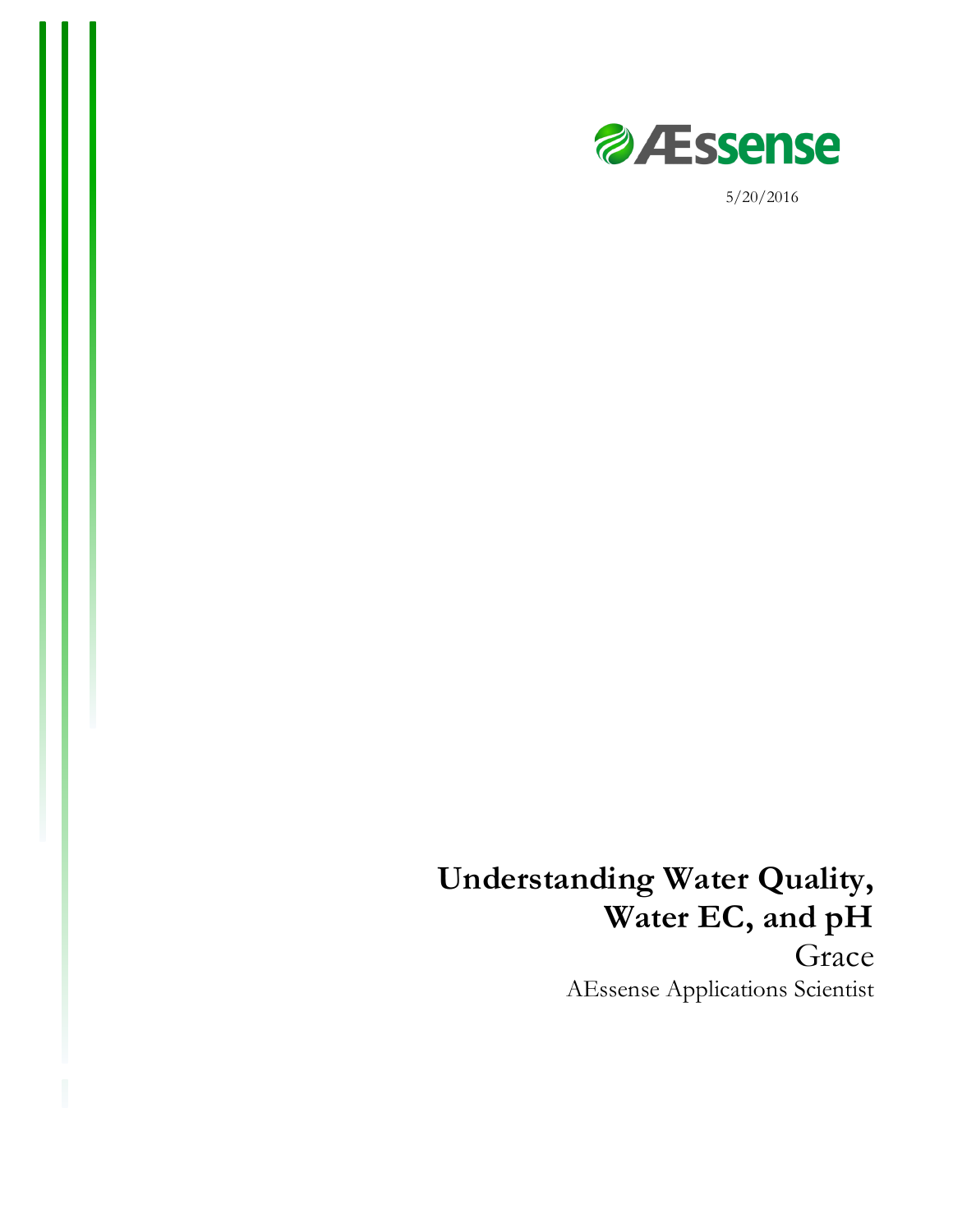

#### **Preface**

It won't be an exaggeration to say that water management is the most important part in hydroponic cultivation (after all, hydroponic means water-work!). Understanding the water quality and how to manage it, is a crucial task for all growers.

When growing plants in the field, irrigation and fertilization are usually two separate, but related subjects. Fertilizers, which come from a wide variety of solid sources like chicken manure, compost, guano, and synthetic chemicals, are essentially plant nutrients in different forms that need to be broken down to simple chemical compounds to be absorbed by plant roots. However, when growing plants in nurseries and greenhouses, irrigation and fertilization are often combined (fertigation). Plant nutrients are dissolved in irrigation water to feed plants on a regular irrigation schedule. (Please see "Essential plant nutrition" white paper for more information)

For hydroponics, plant nutrients are almost always dissolved in water and delivered to the plant roots with water. A good water management plan is not only crucial to ensure water is available to the plants, but also ensures that nutrients are available to the plants.

## **Water quality test**

Water quality refers to the chemical, physical and biological characteristics of water. Depending on the purpose of the water usage, there are many different treatments and different standards of water quality evaluation. For irrigation water, it is important to know the chemical characteristic as it greatly affects nutrient availability and plant health.

Water quality can be very different depending on the areas and water sources. Irrigation water can come from sources like a river, well, pond, rain water, and tap water, and each has its own chemical characteristics. It is suggested to test the water quality as soon as a new cultivation is established. In some extreme cases, plant production is simply unfeasible due to the amount of pretreatment needed from bad water quality..

Many governmental and private laboratories conduct water quality analysis for different purposes, and one can simply send the water sample to the lab and pay to obtain the reports. Once the water quality pattern is established, water only needs to be tested every few years. For irrigation water, these are usually the must-know water chemical characteristics: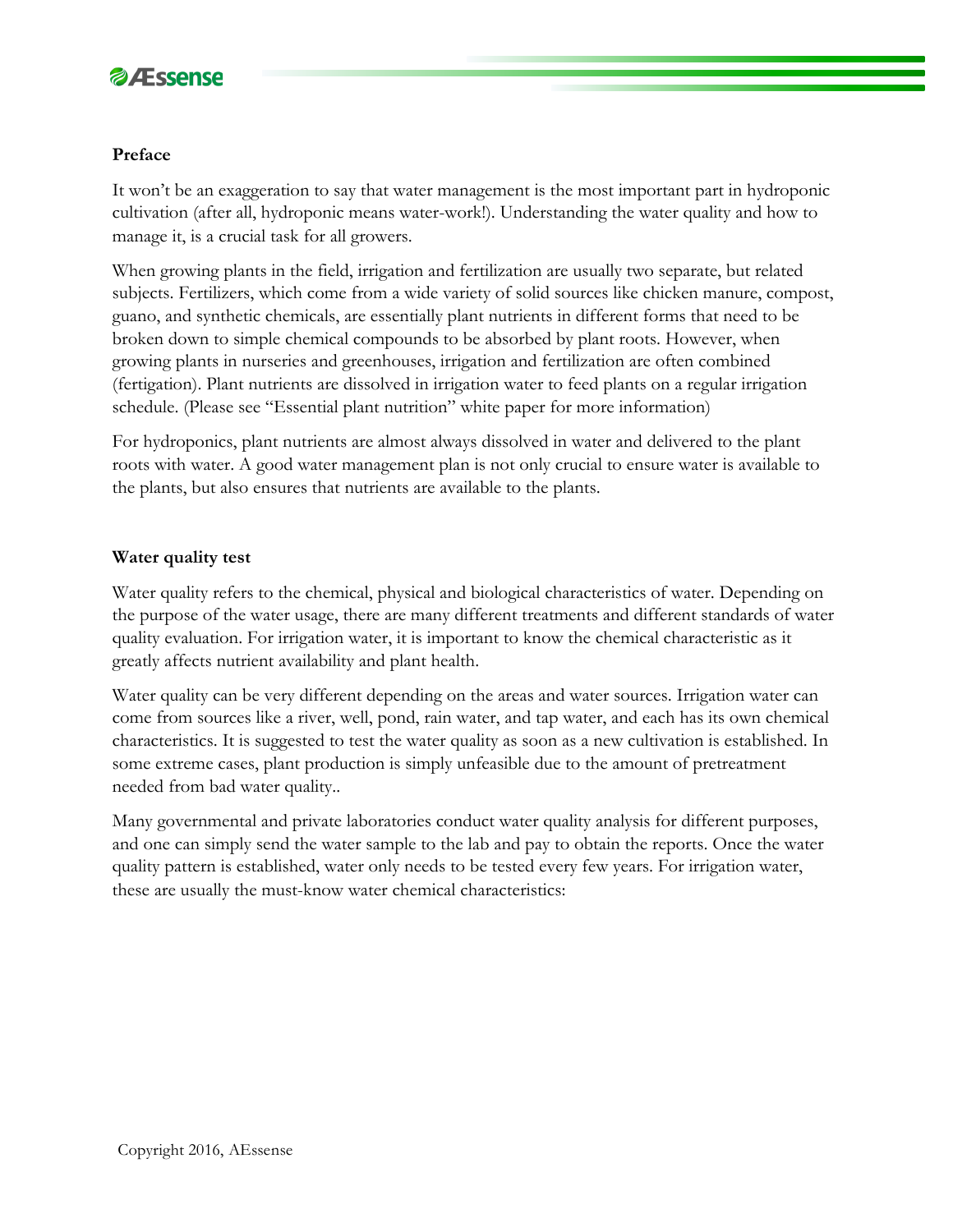

# **1. Water Electric Conductivity (EC) and Total Dissolved Solids (TDS)**

EC refers to the electrical conductivity of the water solution. When the water is pure without any dissolved solutes, it conducts electricity naturally. The amount of electricity that can pass through water is influenced by how many ions are dissolved in the water solution. By measuring EC, we can get an idea of how much ionic nutrients are in the water. For example, seawater's conductivity is one million times higher than pure (deionized) water, because there are a lot of ions dissolved in the seawater, especially sodium (Na), chloride (Cl), magnesium (Mg), sulfate (S) and calcium (Ca).

The value of water EC can be obtained with an electrical conductivity (EC) meter. Typically, the meter probe has two electrodes that are placed in the water sample solution to measure the conductance of electricity between them. The unit for EC is **mmho/cm** (milli-mho per centimeter), which refers to the electrical resistance between two points, or distance. Two other terms for EC measurement are also popular: **mS/cm** (milli-Siemen per centimeter) or **dS/m** (deci-Siemen per meter), and **1 mmho/cm = 1 mS/m = 1 dS/m.** 

The EC meters are relatively simple and stable, and can be purchased from most hydroponic shops. Although the EC units might look confusing, they are actually easy to calculate and interpret as a linear correlation. The higher the EC, the more solute salts and ions are in the water. Many horticultural guidelines provide the upper acceptable EC level for various plants depending on the species and growing stage. For example, the EC level for irrigation seedlings cannot be higher than  $0.75 \text{ dS/m}$ , but for older crops in general, it is 1.5 dS/m.

For hydroponics, water EC provides an important indication of the amount of nutrients dissolved in the water solution. Many hydroponic growers use **total dissolved solids (TDS), and the unit ppm (parts per million) to refer to the nutrient concentrations**. However, this is a misnomer; people often do not realize that TDS meters cannot directly measure how many ppm of nutrients ions are in the water. In fact, the TDS meter can only get this number by converting the EC of the water solution to ppm through an estimated calculation.

EC *does not* tell us the exact ppm of ions in the nutrient solution for several reasons. EC meters can only measure the electric conductivity as a whole; different ions have different electric conductivity when dissolved in water. Moreover, EC meters do not measure non-charged molecules like urea nitrogen. TDS meters can only give us a rough idea of how much ppm is in the water based on proprietary calculations from the manufacturer. Therefore, TDS meters from different brands will show different EC-TDS conversions depending on their reference solutions (Table 1).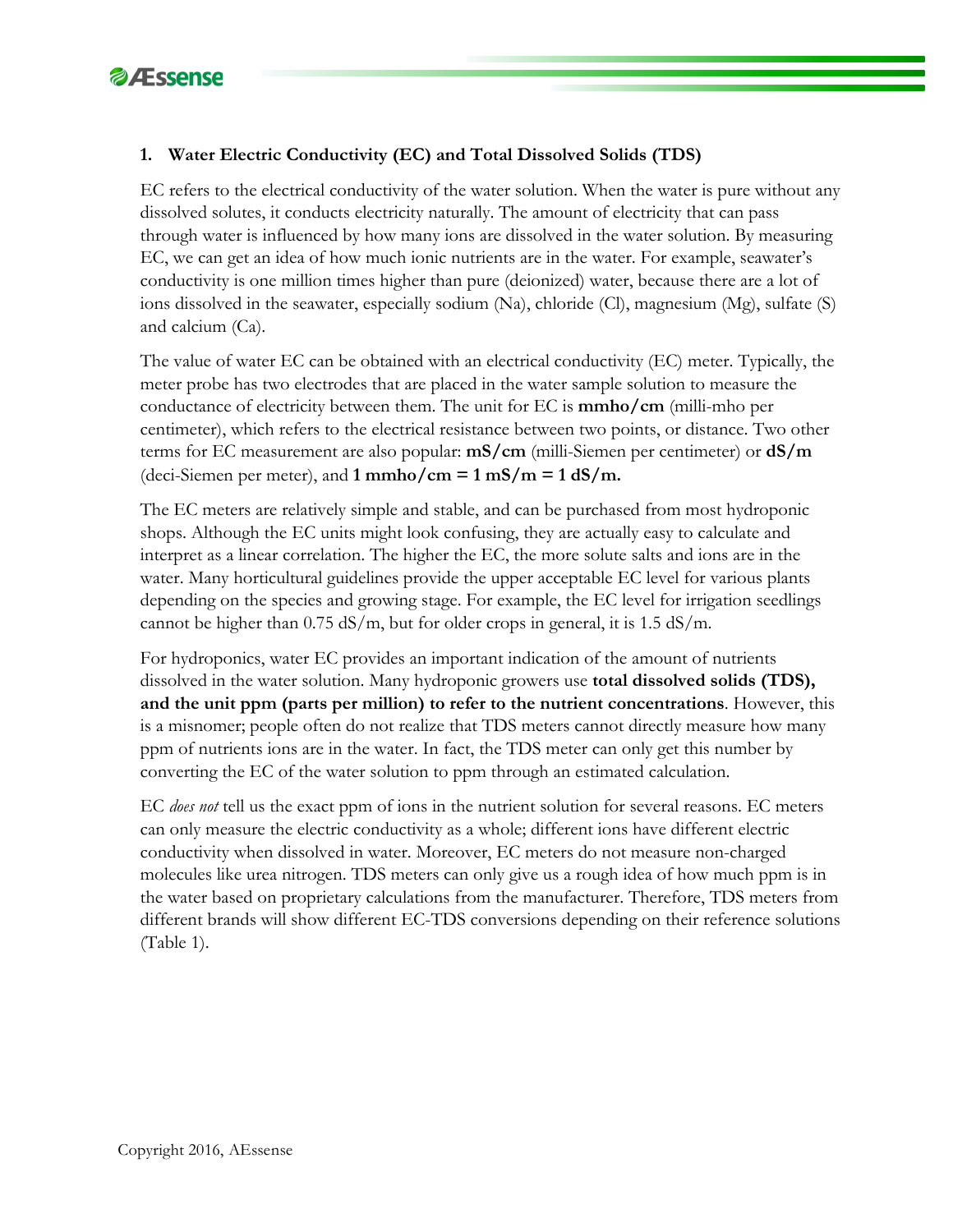

| EC<br>(mS/cm) | <b>TDS</b><br><b>NaCl</b><br>(ppm) | <b>TDS KCI</b><br>(ppm) | <b>TDS 640</b><br>(ppm) |
|---------------|------------------------------------|-------------------------|-------------------------|
| 0.1           | 50                                 | 55                      | 64                      |
| 0.5           | 250                                | 275                     | 320                     |
| 1             | 500                                | 550                     | 640                     |
| 1.5           | 750                                | 825                     | 960                     |
| 2             | 1000                               | 1100                    | 1280                    |
| 2.5           | 1250                               | 1375                    | 1600                    |
| 3             | 1500                               | 1650                    | 1920                    |

Table 1. An example of three different conversions from EC (mS/cm) to TDS (ppm).

To calculate:

- $EC$  (mS/cm) \* 1000 \* 0.5 = TDS NaCl
- $\text{EC (mS/cm)} * 1000 * 0.55 = \text{TDS KCl}$
- EC (mS/cm) \*  $1000 * 0.64 = TDS 640$

Unfortunately, there are no cheap and reliable sensors that can detect the concentration of each individual ion dissolved in the water at this point in time. There are ways to measure each ion at professional laboratories, but they are often costly and cannot be used as an everyday practice. While EC meters do not tell us the exaction concentration of the water, it can still provide an important and reliable indication for nutrient management.

Depending on the plant type and its growing stage, the EC of the nutrient solution has to be maintained at a certain range to ensure the plants can get enough nutrients. Low EC results in slow growing plants with disorders such as leaf yellowing, whereas excessively high EC can lead to toxicity and poor plant growth.

#### **2. Water pH**

The pH is a numeric scale from 0-14 to determine the acidity and basicity of the water solution. The pH of pure water is neutral,  $pH=7$ . Solutions with pH less than 7 are acidic and solutions with pH more than 7 are basic. For example, the pH of lemon juice is around 2 and the pH of sea water is around 9.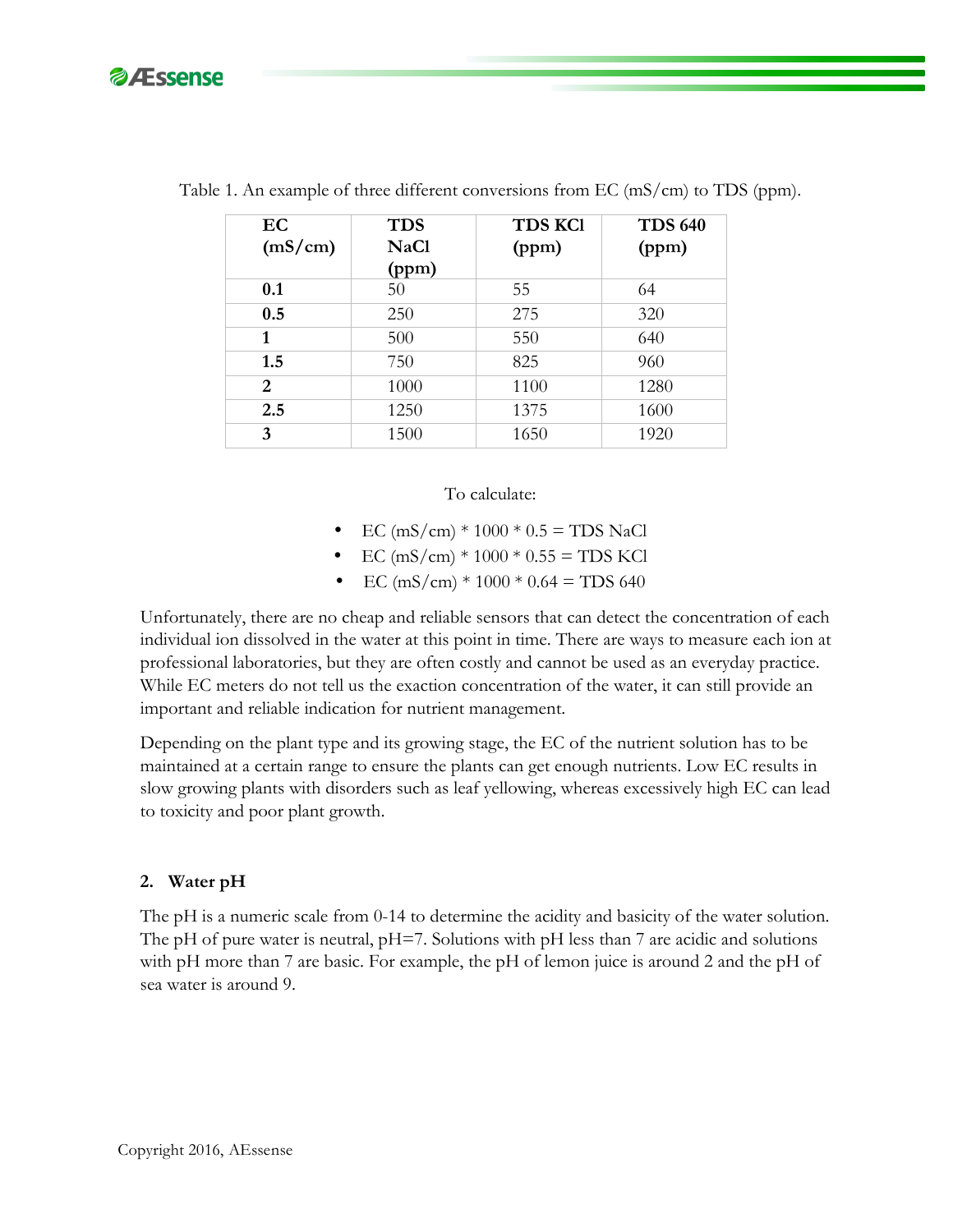



Figure 1. Diagram of pH, US Geological Survey (water.usgs.gov)

pH is really a measure of the relative amount of free hydrogen (H+) and hydroxyl (oH-) ions in the water. The solution that has more hydrogen ions is acidic, whereas a solution that has more hydroxyl ions is basic. pH is measured in "logarithmic units", meaning each number represents a 10-fold change in the acidity/basicness of the water. Water with a pH of 5 is ten times more acidic than water having a pH of 6.

The pH meter usually comes with a glass probe that contains two electrodes that measures voltage. Different from an EC meter, the glass bulb of a pH meter has one electrode that is contained in a liquid with a fixed acidity, and the other electrode responds to the acidity of the water solution. A voltmeter in the probe measures the difference between the voltages of the two electrodes, and then translates the voltage difference into pH.

Compared to an EC meter, a pH meter is relatively unstable and requires regular maintenance and calibration. The pH bulb needs to be stored in a proper solution to remain hydrated. Different pH meter manufacturers offer different solutions, but in most cases it is potassium chloride (KCl) solution. The lifespan of a pH meter can vary from a few months to a few years depending on the frequency of use and maintenance. It is very important to be aware of the accuracy of a pH meter and to check it regularly.

The pH of the solution plays an important role for plant nutrient uptake. **Water pH affects essential nutrients' availability**; in other words, when the water pH is out of range, plants cannot absorb nutrients even when there is plenty in the water. The desirable water pH for a hydroponic system is 5.6-6.2.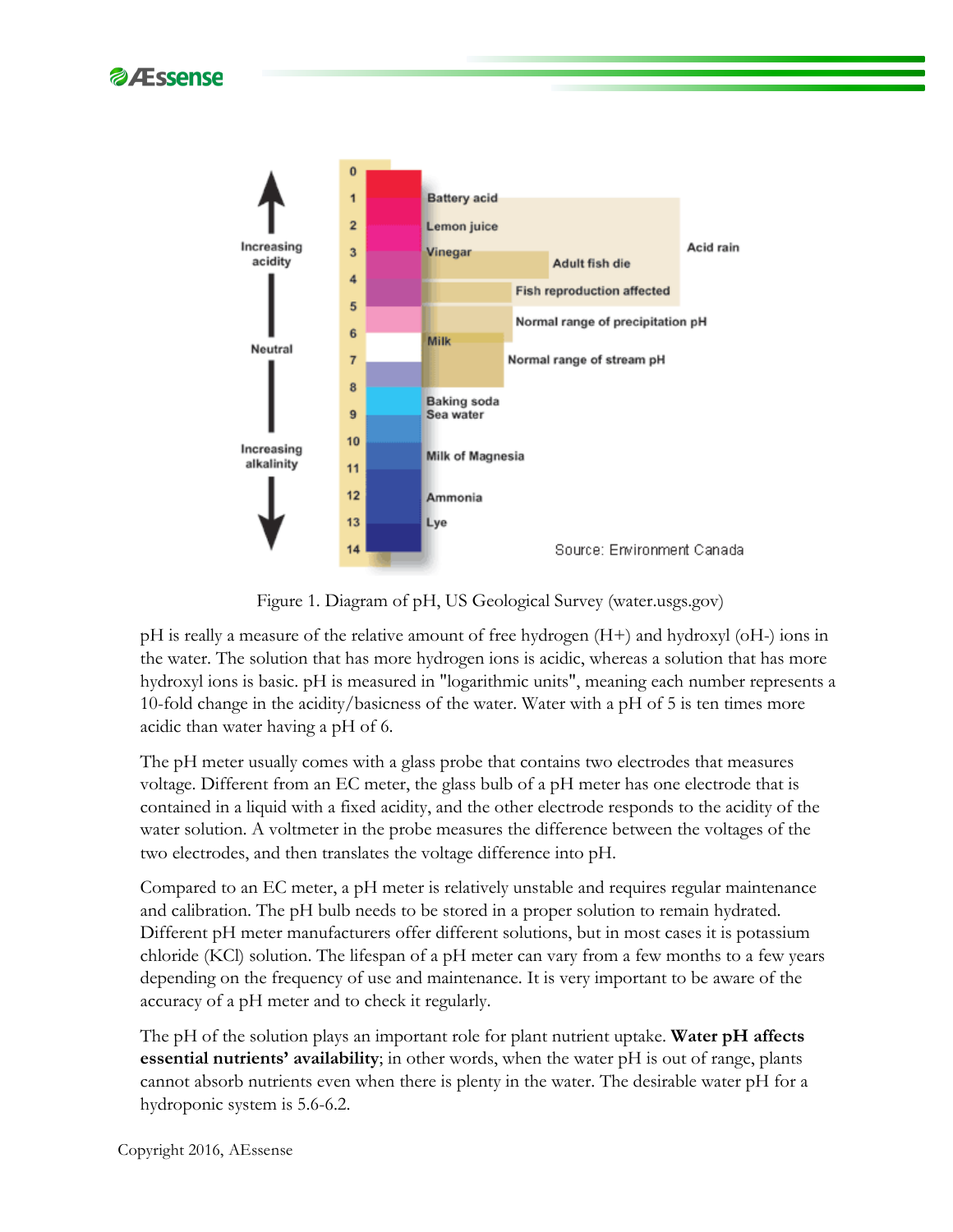



Figure 2. The availability of plant essential elements in relation to water pH in hydroponic or soilless culture. The larger the band is, the more available the elements are. The water pH for hydroponic cultivation should be maintained around 5.6-6.2 the whole time.

When the water pH is higher than 6.2, the availability of phosphorus (P), iron (Fe), manganese (Mn), boron (B), zinc (Zn), and copper (Cu) decrease. When the water pH is lower than 5.6, calcium (Ca) and magnesium (Mg) become unavailable. The pH of the nutrient solution has to be monitored constantly, as it only takes a short time for a pH that's out of range to have a drastic impact on plant growth, especially for fast growing plants.

## **3. Alkalinity**

Alkalinity refers to the capacity of water to neutralize acid, which is also commonly known as "buffering capacity". This capacity is mainly influenced by how much carbonates and bicarbonates (H2CO3, HCO3, and CO3) are in the water solution. The main source of alkalinity in water is calcium carbonate (CaCO3), which are derived from carbonate rocks (limestone).

Water alkalinity has a significant effect on the pH of the water. If the water alkalinity is high, it is very difficult to adjust the water pH to the right range, because the buffering capacity of the water itself is very strong. In such conditions, growers often have to inject a large amount of acid to bring down the water pH to the optimum range.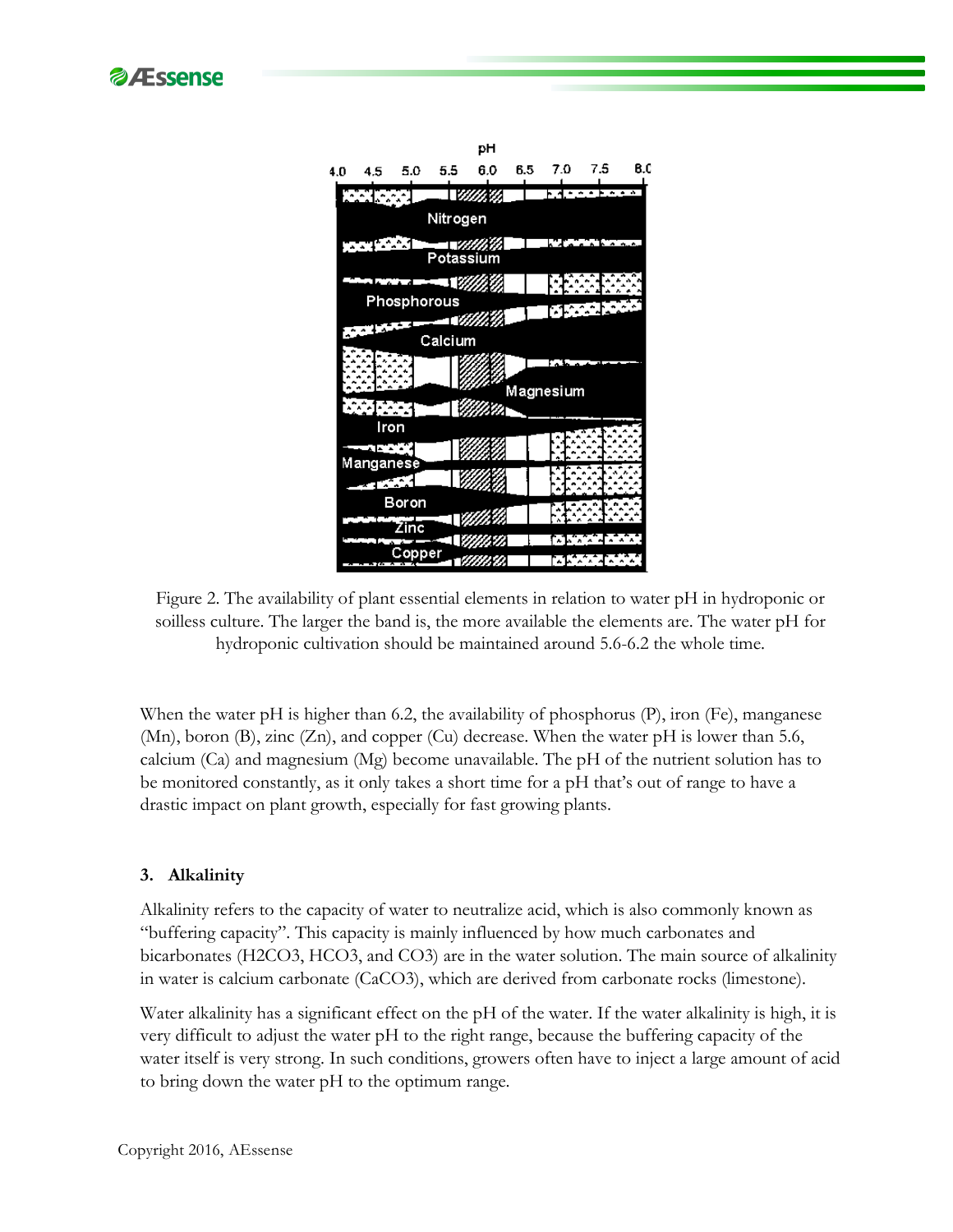

Water alkalinity is generally reported as mill-equivalent per liter (me/L) or parts per million (ppm) of equivalent calcium carbonate. One me/L of alkalinity is equal to 50 ppm of equivalent calcium carbonate. The critical value for alkalinity depends on the crop variety and the length of the crop production period, as the high alkalinity will gradually bring up the pH over time.

Water alkalinity reading higher than 1.5 me/L is an indicator that some action is required to bring down the alkalinity. If this is the case, it is suggested to add acidic fertilizer or simply inject acid into the water. For alkalinity higher than 8 me/L, reverse osmosis is usually required.

## **4. Hardness**

Water hardness is a measure of how much calcium (Ca) and magnesium (Mg) is in the water. When the water alkalinity is high, the water hardness is probably also high and should be tested. Water hardness is expressed as me/L. When the water hardness exceeds  $3 \text{ me/L}$ , the water can cause health problems.

If the water exceeds 3me/L, make sure to check the calcium and magnesium concentrations in the water. Calcium and magnesium are both essential plant nutrients and have similar chemical properties. They both have two outermost electrons to form cations with a  $2+$  charge (Ca $2+$ and Mg2+) and their ratio in the water influences uptake mechanisms.

A proper ratio of calcium to magnesium is 3-5:1. For each ppm of magnesium, there should be 3-5 ppm of calcium in the water. If the calcium level exceeds this, the uptake of magnesium can be blocked. If the calcium concentration is lower than the suggested ratio, calcium uptake itself can be blocked. The plants will often show calcium deficiency symptoms if this is the case.

## **5. Specific elements**

In some cases, too many specific elements may have a negative impact for plants; this is especially true for hydroponic cultivation. Despite these elements being essential for plant growth, plants only need them in such miniscule amounts that it's very difficult for growers to adjust them during application. In such cases, many growers will choose to use reverse osmosis system to get rid of all the dissolved ions to start from scratch.

| Sodium (Na)       | $50$ ppm  | $\text{Zinc}(\text{Zn})$ | $0.3$ ppm |
|-------------------|-----------|--------------------------|-----------|
| Chloride (Cl-)    | $70$ ppm  | Copper (Cu)              | $0.2$ ppm |
| Chlorine (Cl2)    | 2 ppm     | <b>Borate</b><br>(BO3)   | $0.5$ ppm |
| Iron $(Fe)$       | 4 ppm     | Fluoride<br>(F-)         | $0.5$ ppm |
| Manganese<br>(Mn) | $0.5$ ppm | Lithum (Li)              | $0.5$ ppm |

Table 2. The maximum tolerable levels of specific elements for most crops: